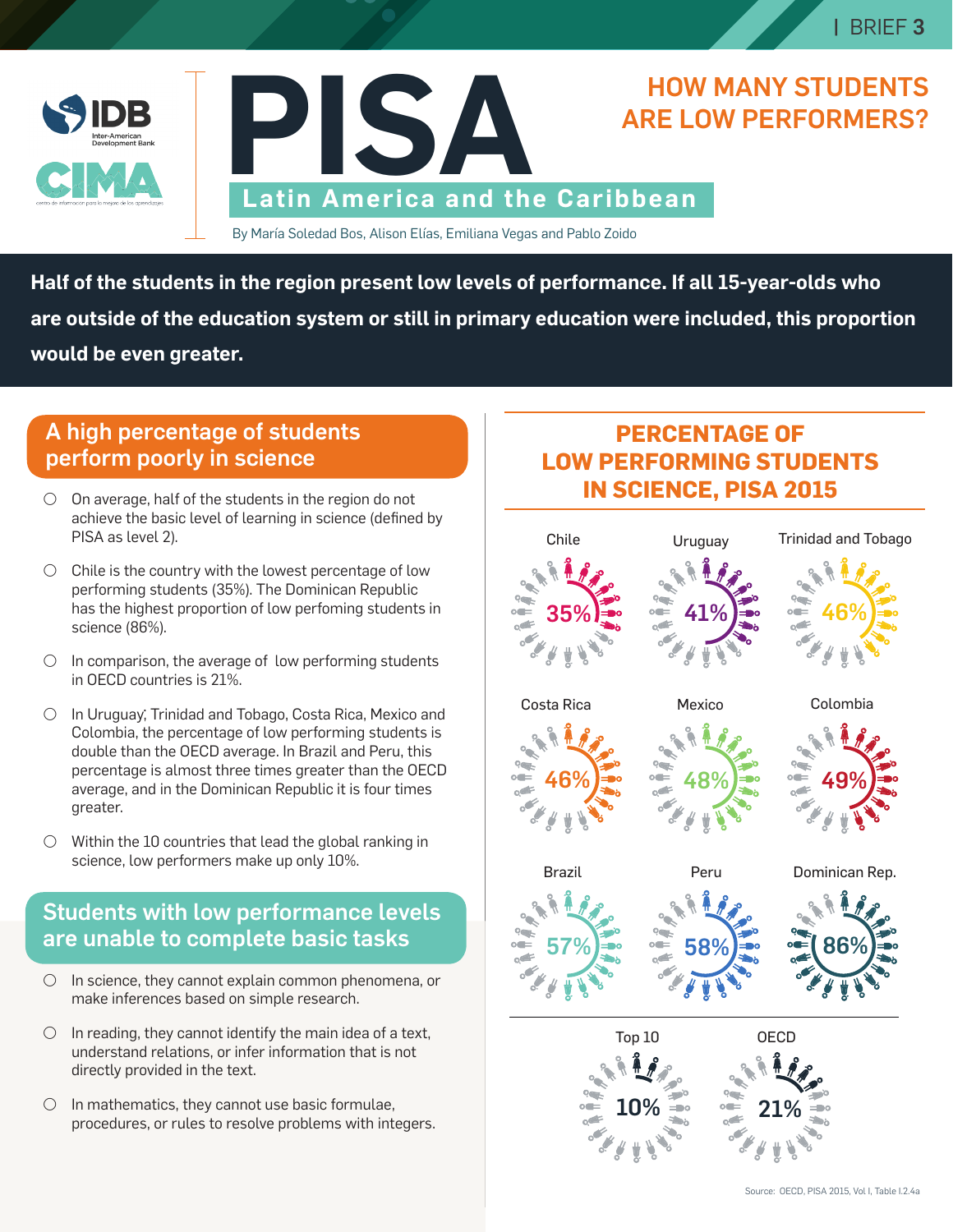#### Half of all students in the region do not have basic reading skills

- $\circ$  The percentage of low performing students in reading was slightly lower than in science, yet it is still very high (46%).
- $\circ$  In reading, Chile again registered the lowest percentage of low performing students (28%), while the Dominican Republic has the highest percentage of low performing students (72%).
- D In comparison, only 20% of students from OECD countries lack basic reading skills.
- $\circ$  0 Of the 10 countries that lead the ranking in reading, low performing students make up only 12%.

### **PERCENTAGE OF LOW PERFORMING STUDENTS IN READING, PISA 2015**



# **PERCENTAGE OF LOW PERFORMING STUDENTS IN MATHEMATICS, PISA 2015**



# in the region do not achieve basic mathematics skills

- $O$  63% of students in the region do not achieve basic mathematics skills (level 2)
- $\circ$  The percentage of low performing students in mathematics is higher than in science or reading.
- $\circ$  The Dominican Republic has an alarming proportion of low performing students (91%).
- $\circ$  In comparison, low performing students within OECD countries make up 23%, and only 12% of students underperform in the 10 countries with the best results in mathematics.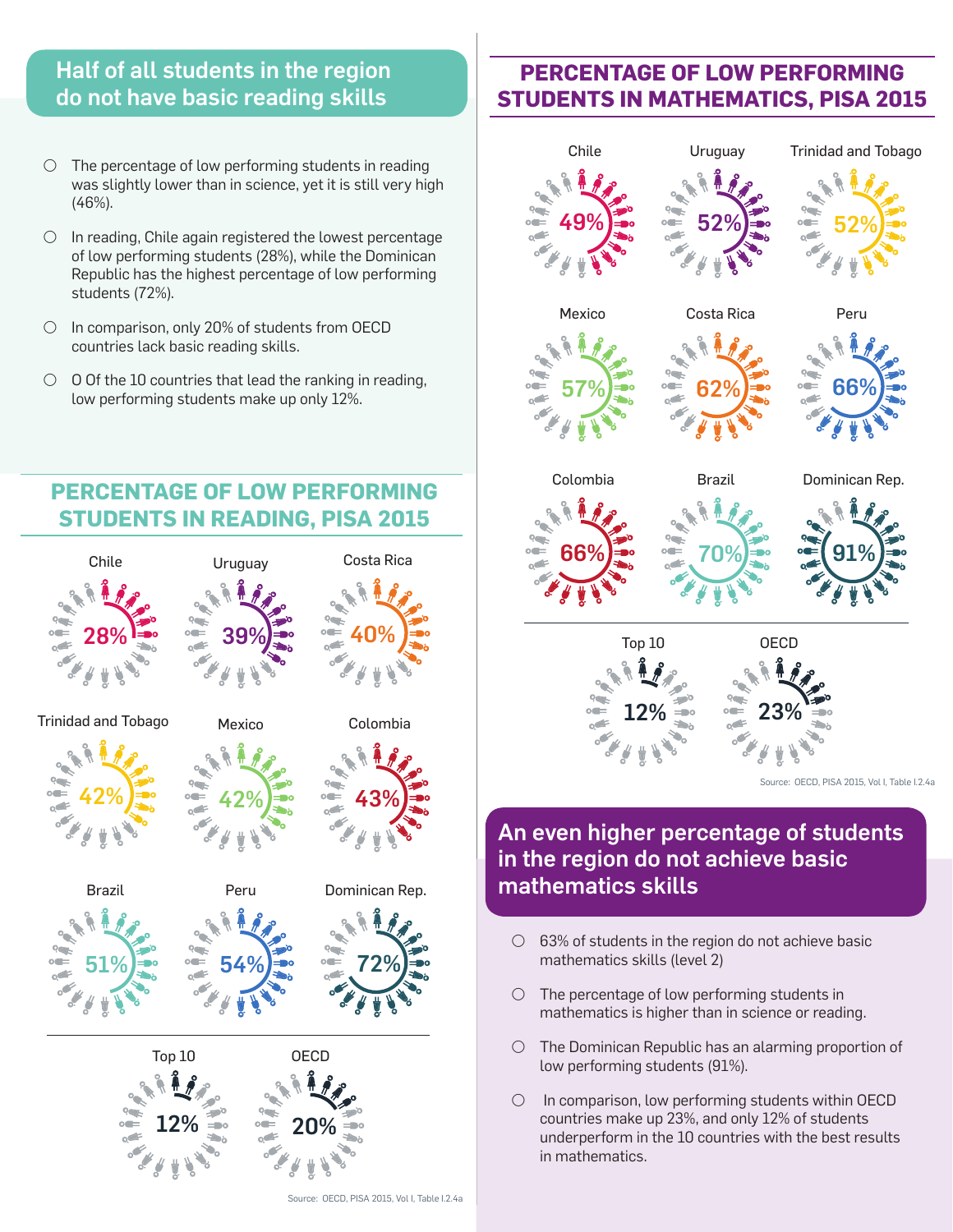### If all 15-year-olds were taken into account, two out of every three would not achieve basic skills

- $\circ$  If in addition to low performing students in PISA (those that do not achieve level 2), all 15-year-olds who did not take the test (15-year-olds who are outside of the educational system or are still in primary education) were included, the total percentage of young people in the region without basic skills would increase from 50% to 66%.
- $\circ$  PISA evaluates 15-year-old students who are in grade 7 or higher, and does not include 15-year-olds who are outside of the education system or still in primary education. It is assumed that young people outside of the system or still in primary education do not have the basic skills measured by PISA.
- $\circ$  Upon including these young people, 20 percentage points are added to low performance rates in Mexico and Costa Rica, 17 in Uruguay, 13 in Chile, Brazil, Colombia and Trinidad and Tobago, 11 in Peru and 4 in the Dominican Republic.
- $\circ$  Chile is still the country with the lowest percentage of low performing young people (48%). Meanwhile, 90% of young people in the Dominican Republic show low performance levels.

# Upon including these young people, the lack of basic skills increases in every country.

- $\bigcirc$  The inclusion of young people outside of the system or still in primary education would increase the percentage of young people without basic skills from 21% to 29% in OECD countries.
- $\bigcirc$  Among the 10 countries that lead the ranking, the percentage of young people without basic skills would increase from 10% to 25%.
- D Among the leading countries, the Chinese provinces of Beijing, Shanghai, Jiangsu and Guangdong stand out, in which the percentage of low performing young people would increase from 16% to 46%, and Viet Nam, where this figure would increase from 6% to 54%. This larger proportion of young people without basic skills would cause these countries and economies to lose their leading position in the global ranking.
- D It should be noted that the OECD's PISA for Development initiative has developed a methodology to measure the skills of young people who are not included in the PISA test, the results of which will be available for Ecuador, Guatemala, Honduras and Paraguay in 2018.

# **PERCENTAGE OF 15-YEAR-OLDS WITHOUT BASIC SKILLS, PISA 2015**

| Mejores 10 คิลิคิลิคิลิคิลิคิลิคิลิ |     |  |  |  |  |                                    |  |  |  |     |            |  |     |  |  |  |  |  |  |     |  |                                         |  |     |  |  |  |     |            |  |  |  |            |                                  |  |  |  |  |      |  |  |  | 25% |
|-------------------------------------|-----|--|--|--|--|------------------------------------|--|--|--|-----|------------|--|-----|--|--|--|--|--|--|-----|--|-----------------------------------------|--|-----|--|--|--|-----|------------|--|--|--|------------|----------------------------------|--|--|--|--|------|--|--|--|-----|
| OCDE AAAAAAAAAAA                    |     |  |  |  |  |                                    |  |  |  |     | <b>AAA</b> |  |     |  |  |  |  |  |  |     |  |                                         |  |     |  |  |  |     |            |  |  |  |            |                                  |  |  |  |  |      |  |  |  | 29% |
|                                     |     |  |  |  |  |                                    |  |  |  |     |            |  |     |  |  |  |  |  |  |     |  |                                         |  |     |  |  |  |     |            |  |  |  |            |                                  |  |  |  |  |      |  |  |  | 48% |
|                                     |     |  |  |  |  |                                    |  |  |  |     |            |  |     |  |  |  |  |  |  |     |  |                                         |  |     |  |  |  |     |            |  |  |  |            |                                  |  |  |  |  |      |  |  |  | 58% |
|                                     |     |  |  |  |  |                                    |  |  |  |     |            |  |     |  |  |  |  |  |  |     |  |                                         |  |     |  |  |  |     |            |  |  |  |            |                                  |  |  |  |  |      |  |  |  | 59% |
|                                     |     |  |  |  |  |                                    |  |  |  |     |            |  |     |  |  |  |  |  |  |     |  |                                         |  |     |  |  |  |     |            |  |  |  |            |                                  |  |  |  |  |      |  |  |  | 62% |
|                                     |     |  |  |  |  |                                    |  |  |  |     |            |  |     |  |  |  |  |  |  |     |  |                                         |  |     |  |  |  |     |            |  |  |  |            |                                  |  |  |  |  |      |  |  |  | 66% |
|                                     |     |  |  |  |  |                                    |  |  |  |     |            |  |     |  |  |  |  |  |  |     |  |                                         |  |     |  |  |  |     |            |  |  |  |            |                                  |  |  |  |  |      |  |  |  | 68% |
| Perú 希鲁希鲁希鲁希鲁希鲁希鲁希鲁希鲁希鲁鲁鲁鲁鲁鲁鲁鲁鲁鲁    |     |  |  |  |  |                                    |  |  |  |     |            |  |     |  |  |  |  |  |  |     |  |                                         |  |     |  |  |  |     |            |  |  |  |            |                                  |  |  |  |  |      |  |  |  | 69% |
| <b>Brasil</b>                       |     |  |  |  |  |                                    |  |  |  |     |            |  |     |  |  |  |  |  |  |     |  |                                         |  |     |  |  |  |     | <b>APA</b> |  |  |  |            |                                  |  |  |  |  |      |  |  |  | 69% |
| Rep. Dominicana                     |     |  |  |  |  |                                    |  |  |  |     |            |  |     |  |  |  |  |  |  |     |  |                                         |  |     |  |  |  |     |            |  |  |  |            |                                  |  |  |  |  |      |  |  |  | 90% |
|                                     | 10% |  |  |  |  | 20%                                |  |  |  | 30% |            |  | 40% |  |  |  |  |  |  | 50% |  |                                         |  | 60% |  |  |  | 70% |            |  |  |  | 80%<br>90% |                                  |  |  |  |  | 100% |  |  |  |     |
|                                     |     |  |  |  |  | Estudiantes PISA de bajo desempeño |  |  |  |     |            |  |     |  |  |  |  |  |  |     |  | Jóvenes fuera del sistema o en primaria |  |     |  |  |  |     |            |  |  |  |            | Jóvenes sin competencias básicas |  |  |  |  |      |  |  |  |     |